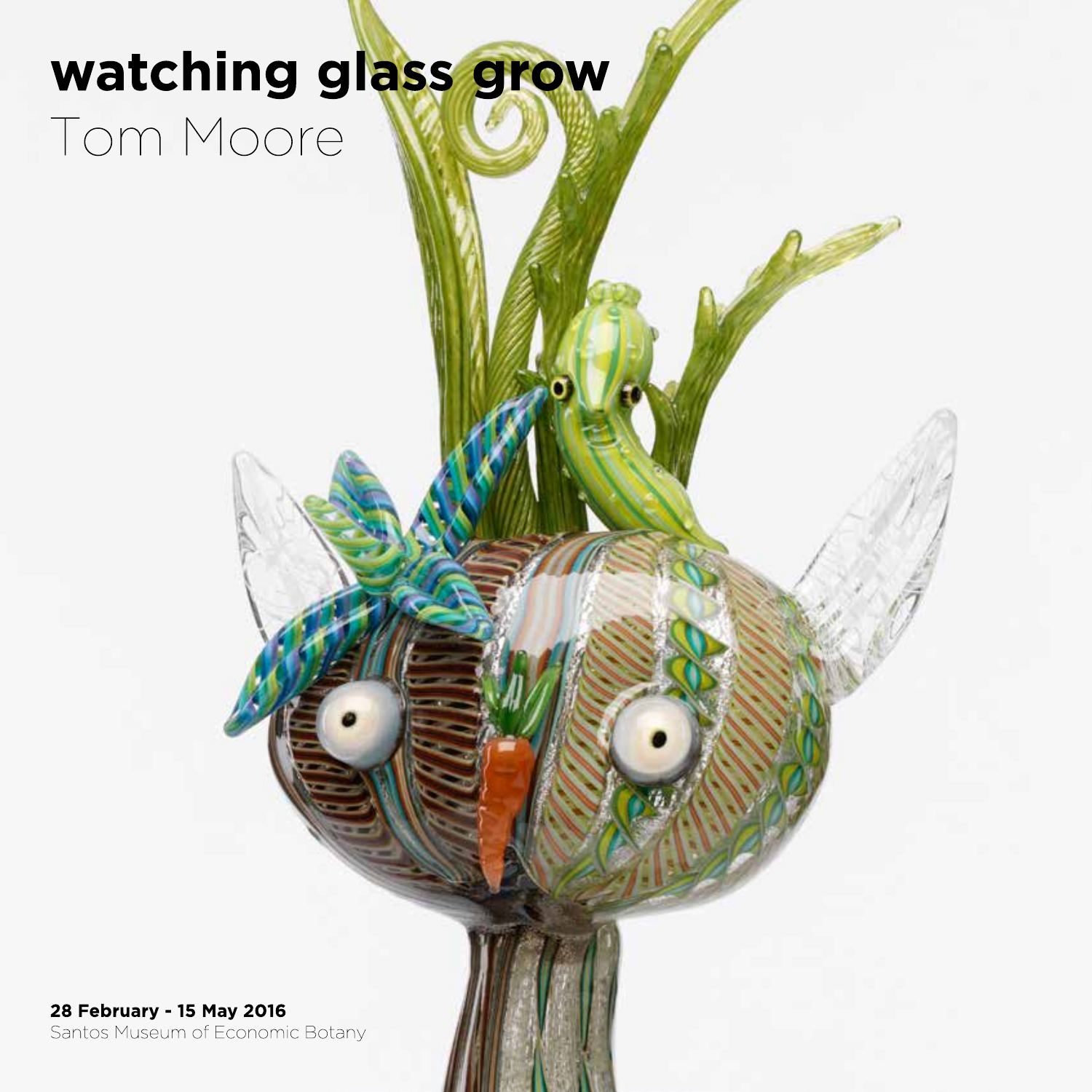

# **20/20** vision

Growing "things" under glass has been part of the Adelaide Botanic Garden's history since its inception. Some of the Botanic Garden's first exotic plants arrived in transportable glass boxes — Wardian cases — the only way plants could survive the long difficult journey. Once the plants were located in their garden beds, the Wardian cases were placed along the main walk and used for specimens that required protection.

The link between glass and botanic gardens takes us to the same time and place — Renaissance Italy. The first Botanic Gardens were those of Pisa, Padua and Florence. Padua is the oldest botanic garden (on its original site) established in 1545 by the Most Serene Republic of Venice.<sup>i</sup>

The story of glass in the Adelaide Botanic Garden spans three centuries and is told through the Palm House (19<sup>th</sup> Century), Bicentennial Conservatory (20th Century) and Amazon Waterlily Pavilion (21<sup>st</sup> Century). And now, Tom Moore tells us an important story with glass, in glass and through glass.

The story begins in Veneto …

During the late Middle Ages and Renaissance, the glassmakers of Venice, discovered that plant ash (primarily that of the coastal plant species *Salsoa* and *Salicornia*) produced the clearest glass. Clear, transparent glass was so desirable that the Venetian authorities outlawed the use of any other plants in glassmaking.<sup>ii</sup> Fittingly these species are now referred to as glassworts.

This inconspicuous advance in glassmaking had huge ramifications on science and technology. Based on the quality of Venetian glass, Galileo insisted on Murano glassmakers creating and grinding the lens of his telescope. On August 25, 1609 Galileo showcased his invention to the Venetian senate in the Plaza San Marco. Galileo looked at the stars and a scientific revolution was born.

A much smaller lens, in the form of reading glasses, had earlier drastically changed the world and its appetite for books and learning — with the associated surge of literacy it's of no surprise that the Renaissance was born in Italy. Similarly another manifestation of this clear glass was the Venetian perfection of the "looking glass" or mirror. While mirrors of sorts have been in use since

ancient times they became so common that one wonders of the impact on the collective psychology of identity — from that of community to that of individuality.

During the 19th Century Joseph Paxton, inspired by the architecture of the giant Amazon waterlily, created the magnificent Crystal Palace — home of the 1851 Great Exhibition. The massive glasshouse (well over 500 metres in length) was erected in Hyde Park, London and at the close of the exhibition was dismantled and re-erected in Sydenham, South London. This building is the precursor to the glass and steel architecture of our modern cities.

Between 1887 and 1936 Leopold and Rudolf Blaschka (father and son) spent nearly half a century producing the most detailed and accurate glass models of plants and flowers for Harvard University's Botanical Museum. The Blaschka's produced more than four thousand models and the Harvard Glass Flowers are now famous. It is less known that the Blaschka's original business was the manufacture of glass eyes and their first foray into natural history was not flowers but models of marine invertebrates.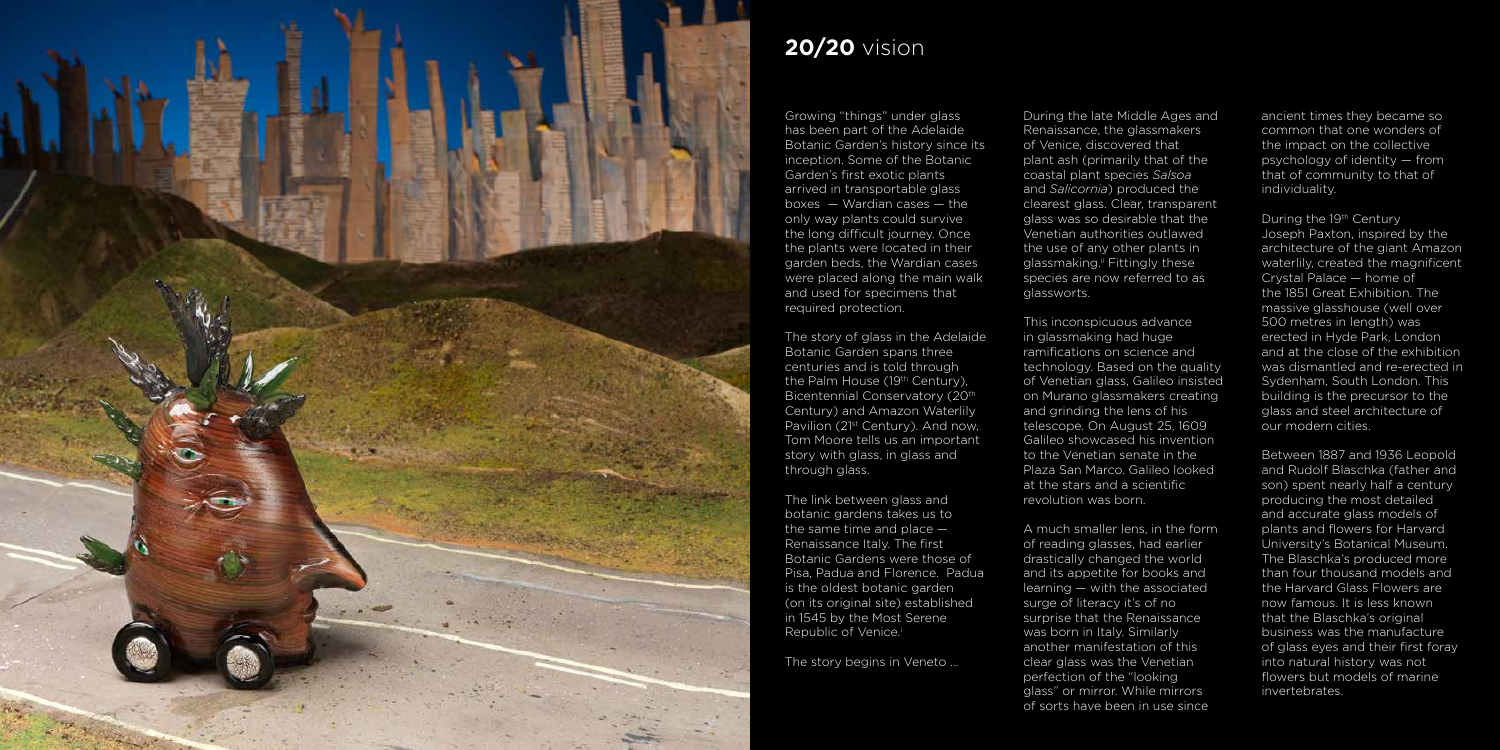In more recent times, glass is used in fibre optics and has had a huge impact on current communication technology. It is not high-tech satellites but fibre optic cables laying on the ocean floor that deliver most of our internet data.

In this digital age, Moore's methods are something of an anachronism paying homage to Venetian and Ancient Roman glassblowing traditions, he says,

*Many of these techniques were taught only recently outside of Venice by Muranese Maestros who believe that the only way the processes will survive and grow is if they are shared.*

While Moore has developed some innovative variations, he is now part of an ancient lineage that represents a history of innovation.

The Santos Museum of Economic Botany in the Adelaide Botanic Garden is the perfect place to examine the plant world through the artist's lens. While Galileo looked outward at the world and the stars, we started looking inward at ourselves – the results speak for themselves. Tom Moore looks at and creates another world, one that ignores scientific classification and taxonomy.

His world is at once playful, humorous and enjoyable but also alarming and prophetic of the radical human change to this planet.

*Human activity is making life impossible for many species and may well lead to conditions that are inhospitable for ourselves, however … it will go on turning and creatures will continue to evolve.* 

- Padua is the oldest Botanic Garden still on its original site. Pisa was established in 1544 but was relocated twice before finding a permanent site in 1591. Florence was established in December 1545.
- ii Marco Verità (2014) "Secrets and Innovations of Venetian Glass Between the 15th and the 17th Centuries: Raw Materials, Glass Melting and Artefacts" in Rosa Barovier & Cristina Tonini (eds) *Study Days on Venetian Glass, Approximately 1600's. ATTI* vol. 172 pp 53-68.



Moore's world is a place of evolutionary chaos — what might the world be like once the people are gone — a nonsensical plant-animal-machine population which is beautiful and fun but on further contemplation may incite bleaker thoughts. What do these freaky illogical creatures eat? Do they eat each other?

When we look at Tom Moore's work, the title of this exhibition **watching glass grow** also seems absurd. It is only Moore and his assistants (and other glass blowers) who witness anything close to resembling growth during the process of making and creating his creatures.

#### With **watching glass grow**,

Moore looks at the world, creates an alternate civilisation of plantanimal-machines that tells us a story that is both cautionary and

optimistic. People have damaged the planet. Nature has the answers. When we question what we see in **watching glass grow**, we don't need our eyes checked — Tom Moore has 20/20 vision.

#### **Tony Kanellos**

Curator of the Santos Museum of Economic Botany - Botanic Gardens of South Australia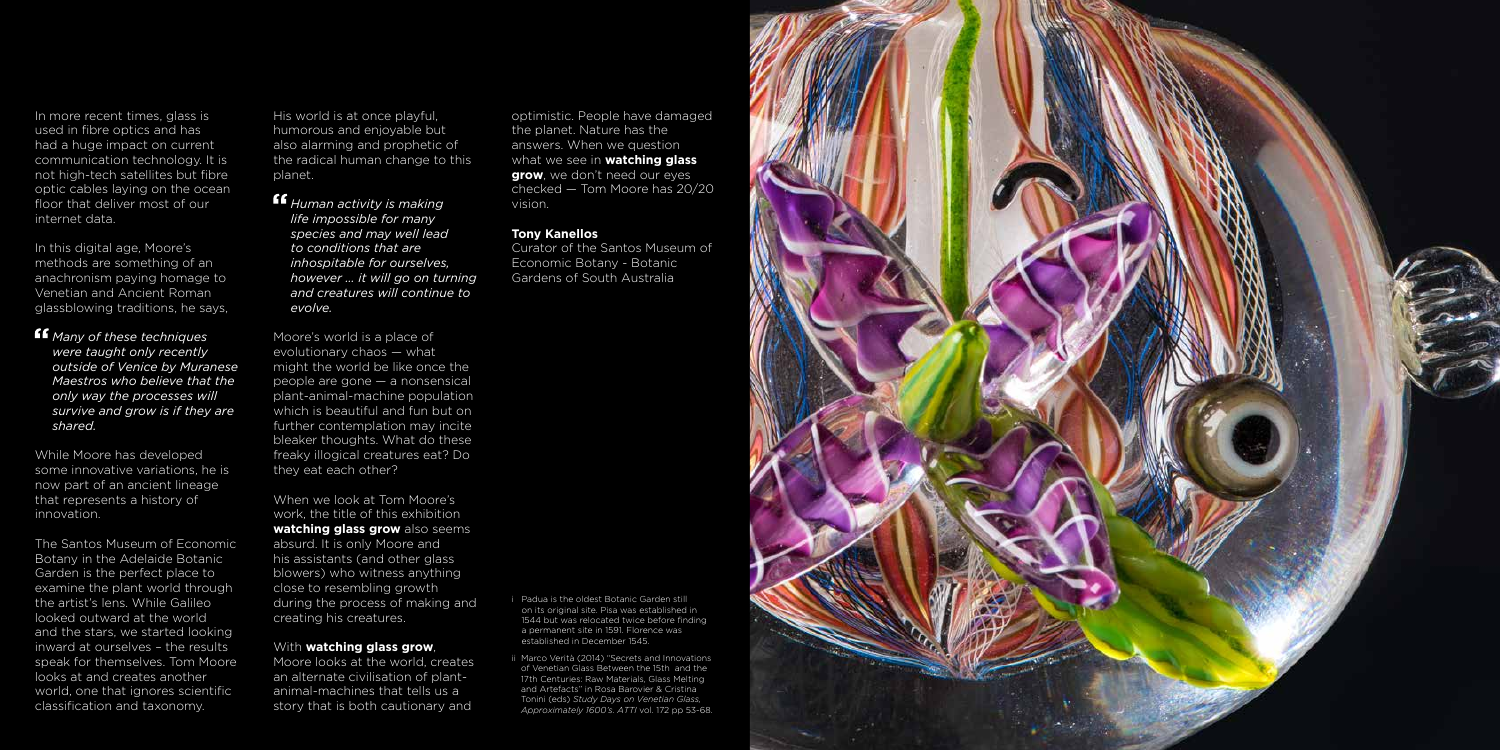An early inventory written by Francis and published in the local press, itemises his extensive animal acquisitions with the following enthusiasm,

*At present we are content with one pair of animals of each species, except water fowl, parrots, and small birds, of which we desire more. We have now a sufficiency of eagles, owls, emus, hawks, cape barren geese, wallabies, plovers, native pheasants, native cats, opossums, magpies, doves, and common pigeons. Shall be glad of a male kangaroo rat, a female wombat, and any animals not mentioned above, particularly birds.*

Francis' menagerie has an after-life in contemporary Adelaide. Corralled within the Santos Museum of Economic Botany is a glass menagerie produced and assembled by Adelaide based artist Tom Moore.

Like Francis, Moore treasures both the botanical and the zoological, particularly birds — in fact, in his fertile practice the plant and animal works frequently miscegenate, with the art of zoomorphism employed to endow animal characteristics upon the non-animal world, and anthropomorphism exercised to ordain the plant world with human traits. Plants sprouting eyes, sentient pickles, cars shooting flames and fish all play a role in Moore's world where nature and culture are caught in an endless duel.

While Moore's characters owe their psychedelic patterning and bold colour to the ancient and largely clandestine craft of glass blowing (a craft honed by Moore over two decades), his charming and often satirical transformations are indebted to the sharp

observational wit of literary absurdists such as Edward Lear and even Dr Seuss. Moore cites Lear's comical commentaries and caricatures as an abiding influence, and his beasticles and birdlings, like those of Lear, charm us. But they are also portents harbingers of a future that we may well have already destroyed. He says,

*Though my work is amusing on the surface, it is driven by a great sense of unease and is very clearly able to be read in environmental terms. I am concerned that humans have messed-up huge portions of the planet and we have broken the weather. My awareness that glass blowing is not the most environmentally friendly creative endeavour compels me to make objects that promote greater care of the environment.*

Moore's menagerie and its ecological hope is well placed in this museum, the last of its kind in the world, dedicated to sound environmental management.

### **Beasticles** and **Birdlings**

Just fifty metres north-west of the Santos Museum of Economic Botany rests a stand of plane trees. These trees mark the site of a former zoological garden, established by the Botanic Garden's first director, George William Francis. Appointed in 1855, Francis was an avid botanist who accumulated a menagerie within the gardens to lure new audiences.i

> Glass and plants are both, for this Adelaide artist, potential salves for an uncertain future and according to Moore, 'glass wants to be a certain kind of plant'.

### **Lisa Slade**

Curator of the 2016 Adelaide Biennial of Australian Art - Art Gallery of South Australia

i The zoo remained within the gardens until 1883 when the Adelaide Zoological Gardens opened on a section of Botanic Park. http://adelaidia.sa.gov.au/places/adelaidebotanic-garden

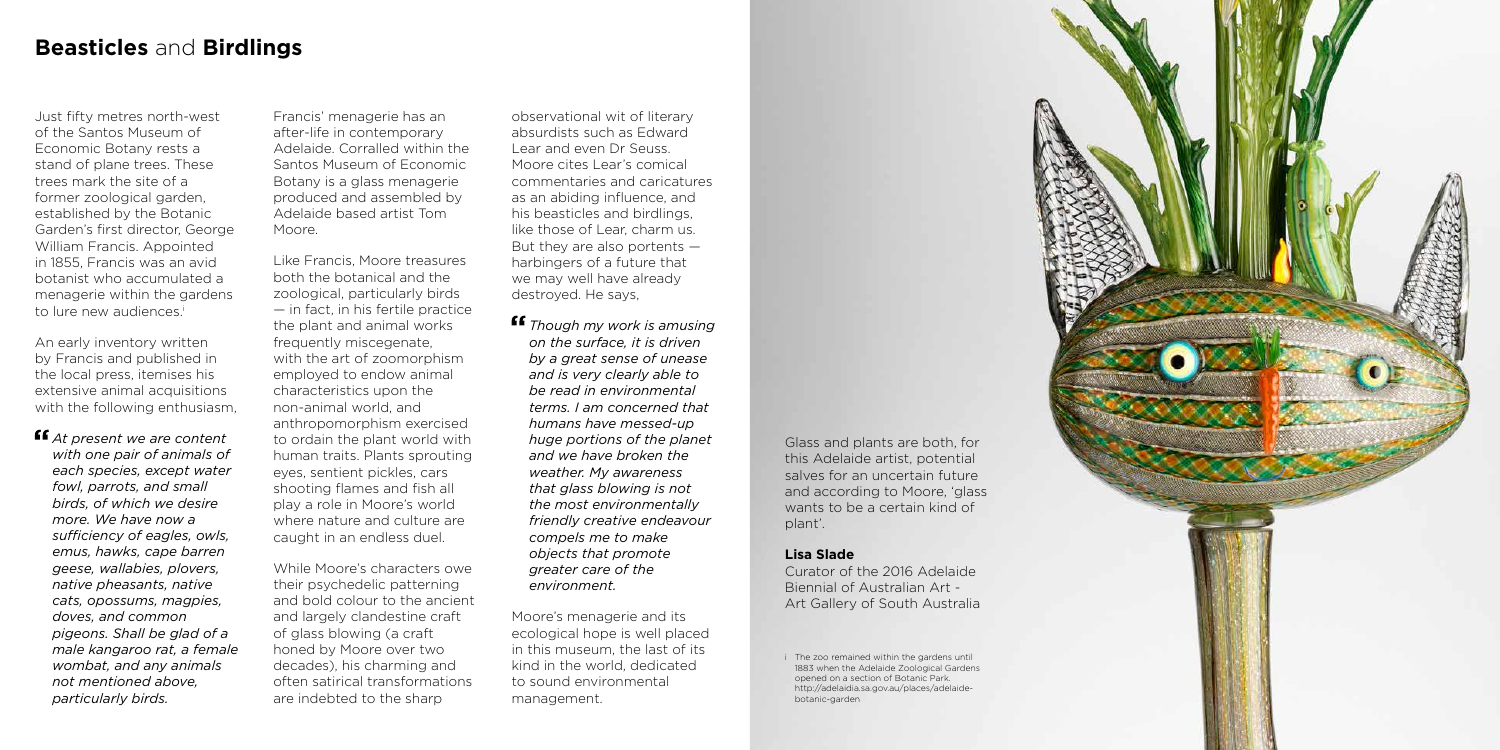Humour is becoming a more precisely defined element of the intent of my art practice. I had been warned that reading the philosophy of laughter and humour theory would be a sure-fire way of killing my appreciation of comedy forevermore. Thankfully, I have found it to be quite fascinating.

One of the earliest to propose the incongruity theory of humour was James Beattie, suggesting in 1779 that "laughter arises from the view of two or more inconsistent, unsuitable, or incongruous parts or circumstances, considered as united in one complex object or assemblage."i Contemporary philosopher John Morreall contends that the humorous is one of seven aesthetic categories, including the bizarre, the fantastic and the grotesques that are capable of producing pleasant cognitive shifts in the viewer.<sup>ii</sup>

If you are looking for a pleasant cognitive shift, the fanciful illustrations of Edward Lear have retained an uncanny freshness. These were first produced as after-

hours entertainment while Lear worked as a zoological illustrator in the 1830's. The nonsense botany of 1872 contains some rare delights that are relevant here.<sup>iii</sup> Lear belongs to a proud lineage of venerable buffoons artists working throughout time and across cultures, busy imagining absurd combinations of people plants animals and machines. I aspire to inclusion within this company.

There is something deeply otherworldly about the Museum of Economic Botany. Certainly the quality of light is a stark contrast with the outside world. This may contribute to the palpable sense that time moves differently in there. I am almost certain that everything I have seen in there occurred within a dream.

The anomaly of showing these fictional visions of mutant plant creatures amongst so many intriguing facts is particularly pleasing. The Museum helps us to grasp that human associations with plants are very complicated.

We live in a time of unprecedented awareness of the relationships between life forms and global systems. Smart people are trying to understand what is going on. At this juncture it is pretty clear that there is trouble in paradise. Consequently, I am not interested in presenting depictions of nature that are simply beautiful.

I like the idea of sentient plants and rocks. I stick eyes all over plants because I want to feel like they are watching us — perhaps they are holding us accountable for the stuff we do that messes up the planet. Perhaps while they live in the environment of the Museum of Economic Botany, they will surprise us all by actually growing — but possibly only if we don't watch them.

### **Tom Moore**

- i Beattie, J. 1779, *Essays. On poetry and music, as they affect the Mind. On laughter, and Ludicrous Composition. On the utility of classical learning*, E. & Co. Dilly.
- ii Morreall, J. 2009, *Comic Relief A Comprehensive Philosophy of Humor*, Wiley, Hoboken.
- iii Lear, E. 1871, *More nonsense, pictures, rhymes botany, etc*. Robert Bush, London.

The expression "watching grass grow" is akin to "watching paint dry" metaphors for almost absolute tedium. However, some kinds of bamboo grow so rapidly that the change is nearly perceptible. I am certain some people may find the patience of plants more interesting than a lifetime dedicated to the assimilation of an ancient, esoteric craft tradition.

While glass blowing is popularly regarded as an exciting spectacle and one of the more spontaneous of traditional crafts, a lot of time is spent keeping it turning and waiting for it to either cool down or heat up. The objects in this exhibition show evidence of hundreds of hours of technical practice, at times unquestionably tedious but ultimately highly satisfying to make.

The idea of watching glass grow is nonsensical. In certain specialised circumstances it does move: a glass bubble can grow bigger as it is inflated, hot glass will stretch when it is hung or swung. However

under normal conditions it is inert, it will not grow, bloom, or fade.

Glass will not rot, a good reason for its employment as a material for making botanical specimens. "The Harvard Flowers" is an encyclopaedic collection made over 5 decades by Rudolph and Leopold Blaschka that remain some of the most astonishing objects made in glass.

Unlike the Blaschkas, I am not interested in attempting to accurately replicate nature. I am looking for inventions, something truly surprising a jolt!

The first time I noticed line-marking spray-paint inadvertently blasted onto dirt and plants, it kind of blew my mind. I got a similar feeling when I glued dirt all over my brand new bicycle. There is something so very wrong about fake nature that is simultaneously also intensely compelling.

Watching the glass grow … a funny title.

### **Artist's** statement

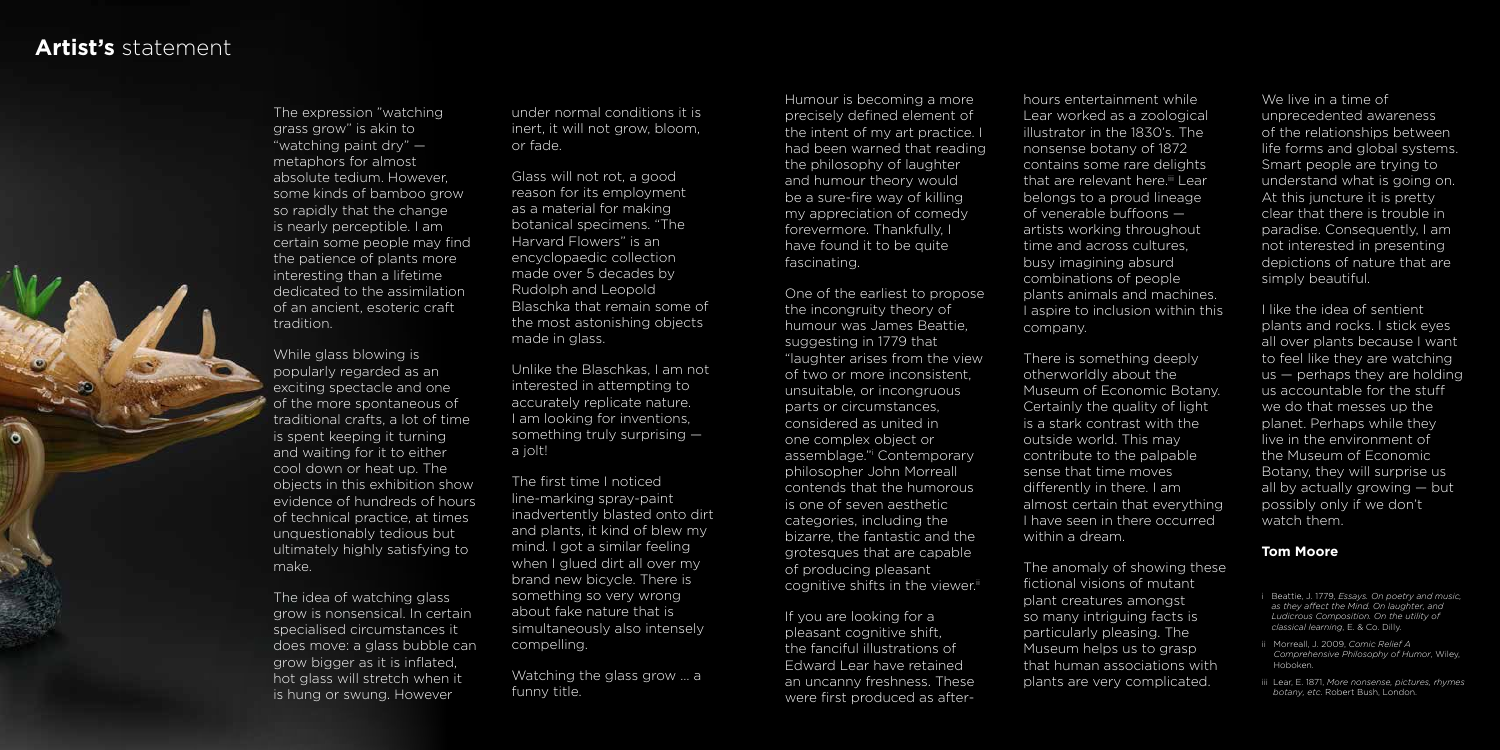- 1. **Pickle Cultivator** 2016 hot joined solid glass, mixed media (84 x 33 x 14cm)
- 2. **Blooming Ladder Legs** 2014 hot joined, blown and solid glass  $(45 \times 17 \times 10 \text{ cm})$
- 3. **Big Brother Carrot** 2012 hot joined, blown and solid glass (26 x 44 x 14cm)
- 4. **Branching Barracuda** 2015 hot joined, blown and solid glass  $(52 \times 16 \times 16 \text{cm})$
- 5. **Blue Ute** 2007 hot joined, blown and solid glass (9.5 x 26 x 12cm)
- 6. **Desert-Island Potato Car** 2008 hot joined, blown and solid glass (34 x 24 x 16cm)
- 7. **Sprouting Bird Stack** 2009 hot joined, blown and solid glass (22 x 39 x 11cm)
- 8. **Growth Medium** 2011 hot joined, blown and solid glass (52 x 32 x 14cm)
- 9. **Sprouting Dollbird** 2008 hot joined, blown and solid glass (24 x 38 x 8cm)
- 10. **New Kitty Bottle** 2016 hot joined, blown and solid glass (92 x 27 x 31cm)
- 11. **The Orphan** 2008 hot Joined, blown and solid glass, mixed media (10 x 19 x 20cm)
- 12. **Pom-Pom** 2011 hot joined, blown and solid glass (25 x 22 x 20cm)
- 13. **The Reclining Sprouter** 2008 hot joined solid glass (13 x 32 x 15cm)
- 14. **Usual Suspectmobeel** 2009 hot joined, blown and solid glass (25 x 17 x 15cm)
- 15. **Sapling Spine** 2014 hot joined blown and solid glass, wooden base (50 x 36 x 25cm)
- 16. **Tree Feet** 2009 hot joined, blown and solid glass (33 x 23 x 13cm)
- 17. **Spook** 2013 hot joined, blown and solid glass (51 x 30 x 15cm)
- 18. **Liquid Fertiliser** 2016 hot joined, blown and solid glass with wooden base (44 x 18 x 18cm)
- 19. **Mr Uglyhead** 2007 hot joined, blown and solid glass (19 x 15 x 12cm)
- 20. **Actual Triceratops** 2013 hot joined, blown and solid glass (26 x 46 x 14cm)
- 21. **Mycelium** 2015 hot joined, blown and solid glass (22 x 11 x 8cm)



# List of **works**





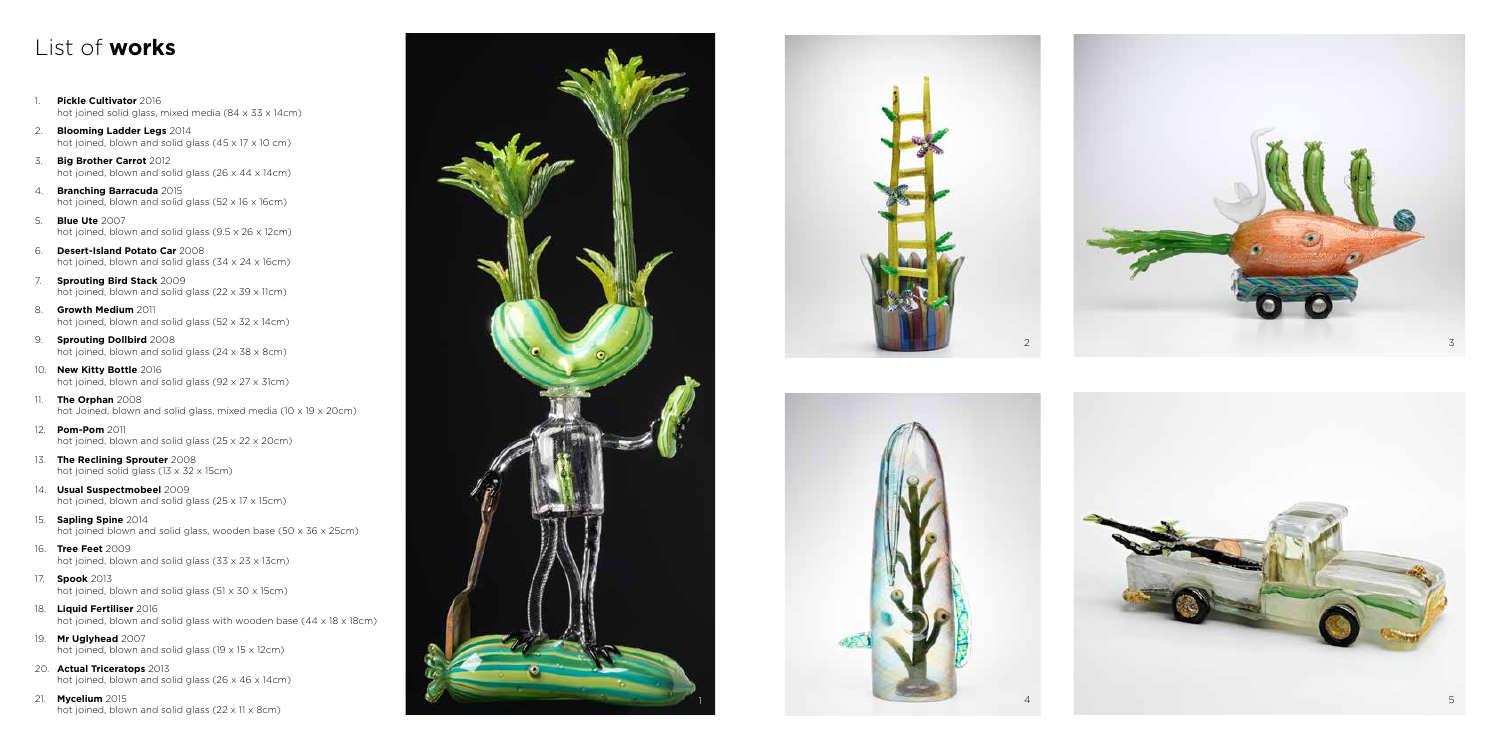











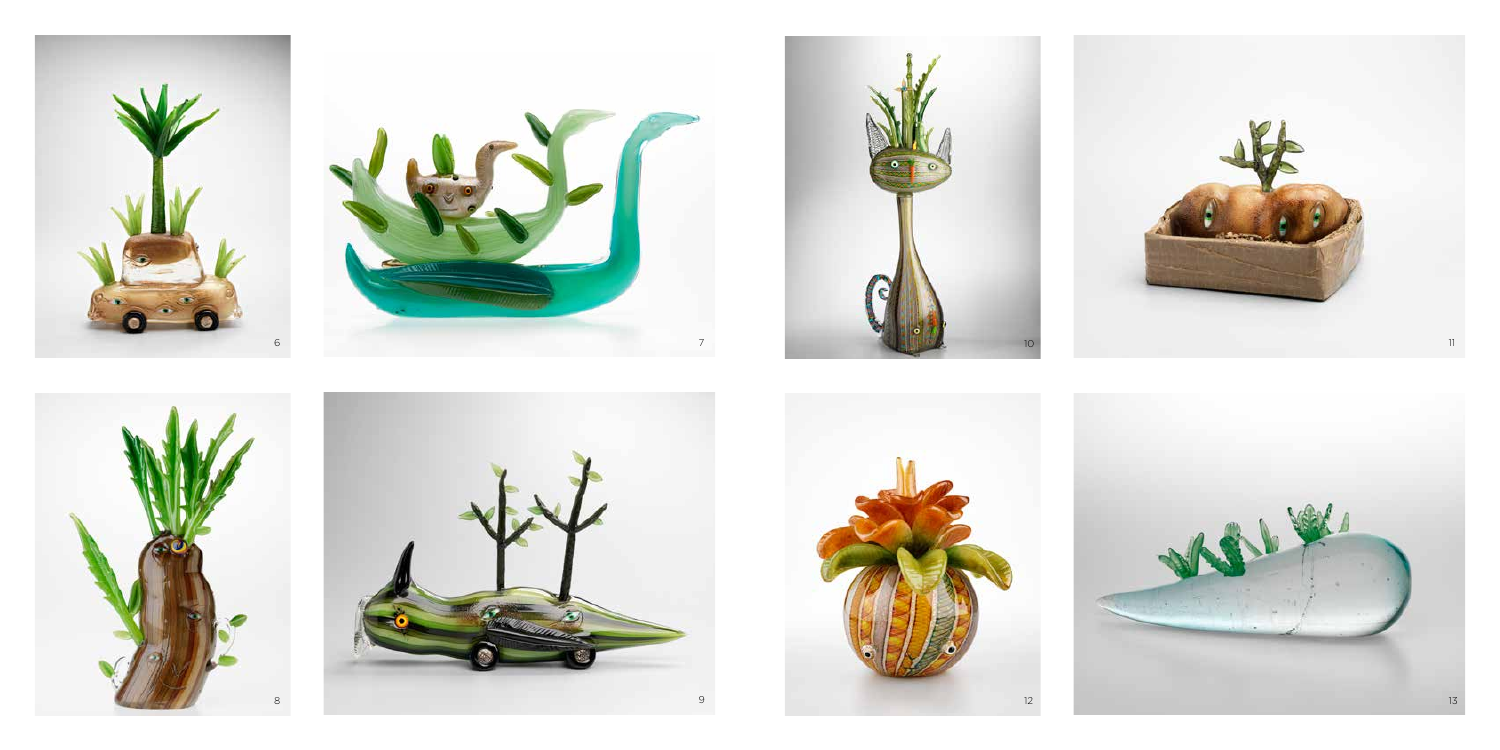



**17**